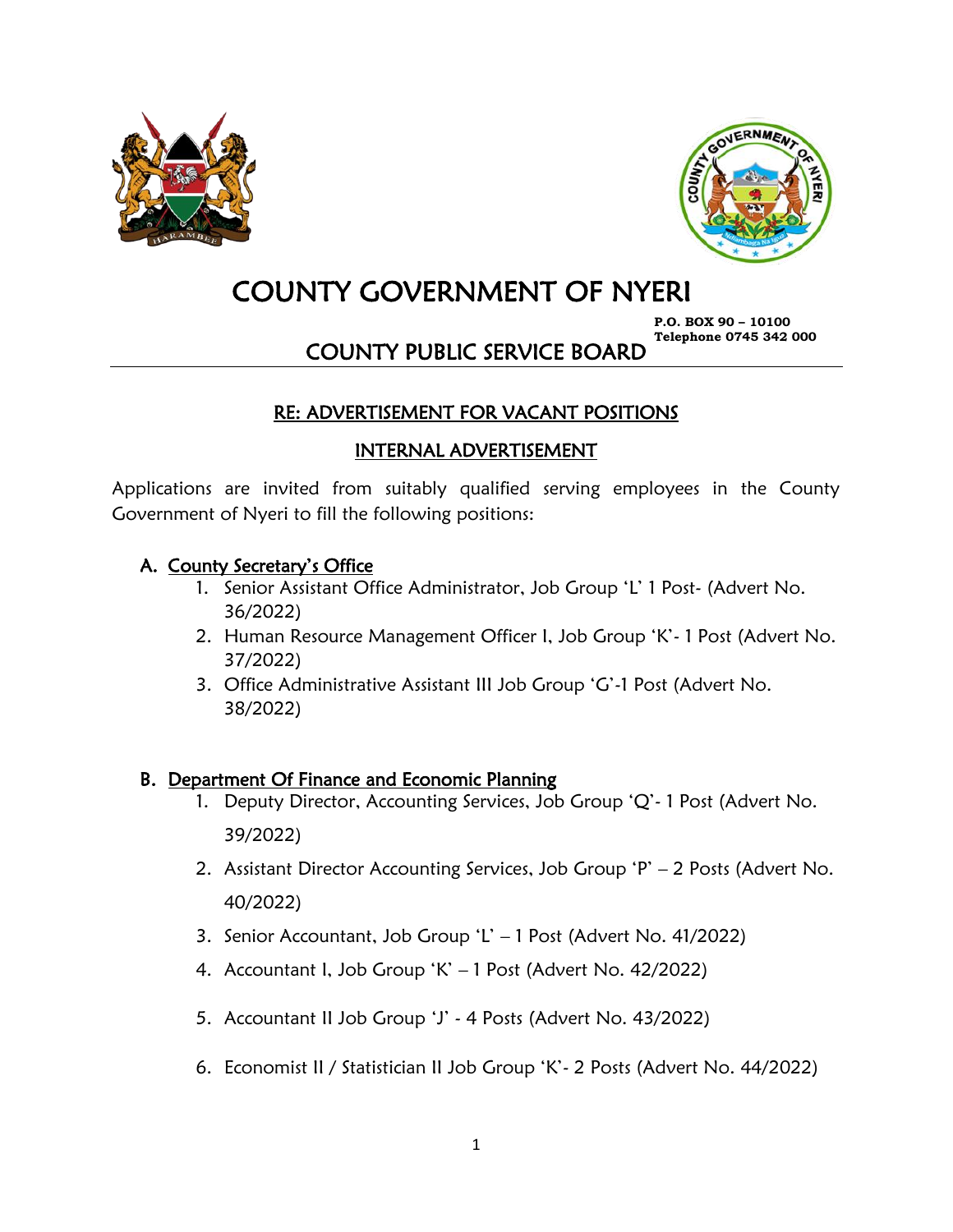#### Terms of Service

Three (3) years contract. Those serving on permanent terms will however be engaged on their substantive permanent terms)

Eligible employees are requested to fill the Employment Form which can be downloaded from the County Website, [www.nyeri.go.ke](http://www.nyeri.go.ke/)

The completed application form together with the Head of Department Recommendation, Staff Performance Appraisal Report for 2019/2020, letter of appointment/promotion to the current substantive grade and certified copies of academic and professional certificates should be sent or delivered to:

# THE SECRETARY, NYERI COUNTY PUBLIC SERVICE BOARD, MINISTRY OF PUBLIC WORKS, FORMER DIVISIONAL SUPPLIES OFFICE P.O BOX 90-10100, NYERI CELLPHONE: 0745342000

All applications should reach the Secretary on or before 4<sup>th</sup> February 2022

#### Note:

Employees appointed on short term contracts or currently serving interns are eligible for consideration.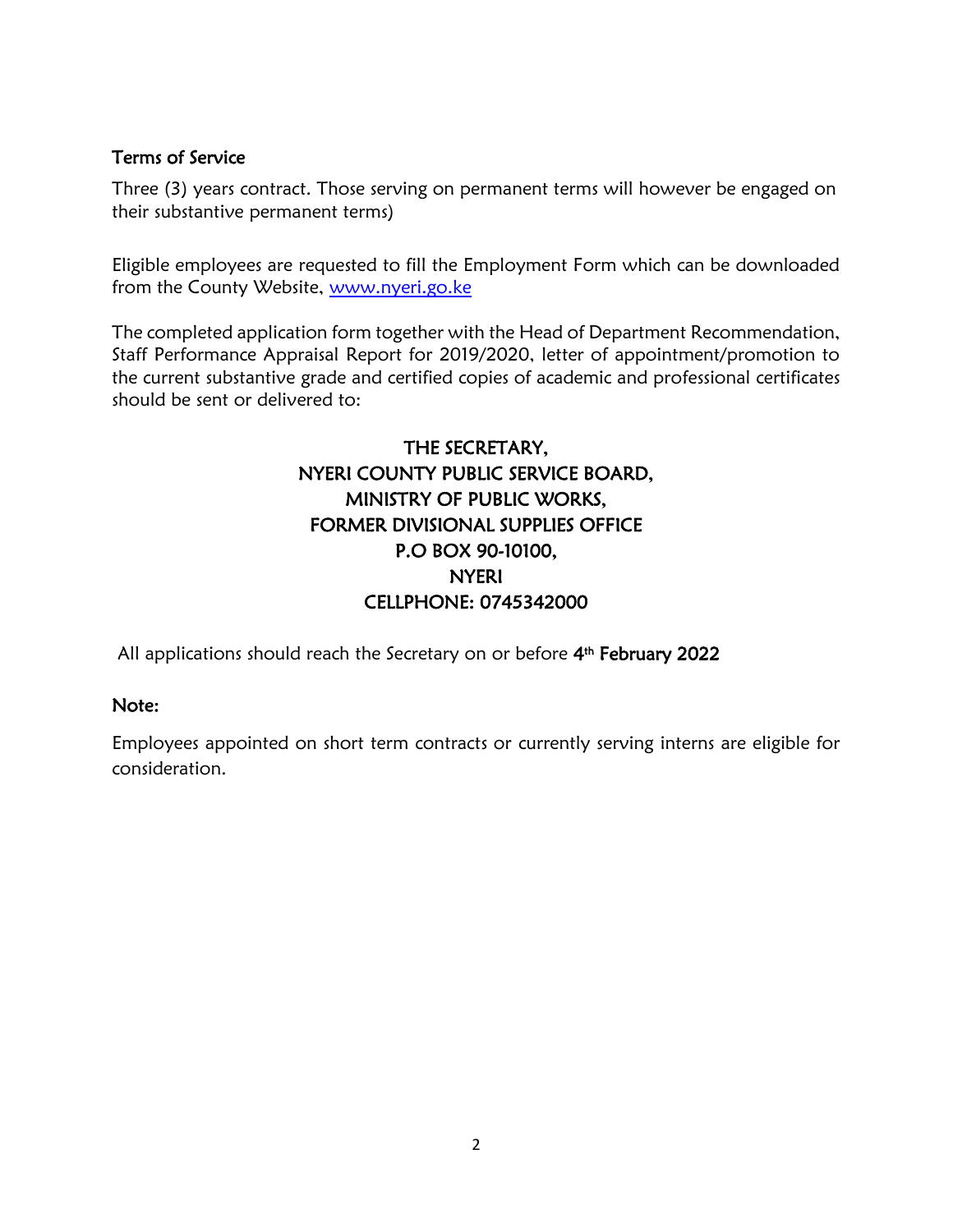#### DETAILED JOB DESCRIPTIONS

#### A. County Secretary's Office

#### 1. Senior Assistant Office Administrator, Job Group 'L' 1 Post- (Advert No. 36/2022)

#### (a) Duties and Responsibilities

- i) Taking oral dictation;
- ii) Managing e-office; word and data processing;
- iii) Operating office equipment;
- iv) Attending to visitors/clients;
- v) Handling telephone calls;
- vi) Coordinating schedules of meetings and appointments;
- vii) Ensuring security of office records, equipment and documents including classified materials;
- viii) Ensuring security, integrity and confidentiality of data;
- ix) Preparing responses to routine correspondence;
- x) Establishing and monitoring procedures for record keeping of correspondence and file movements;
- xi) Maintaining an up-to-date filing system in the office;
- xii) Managing office protocol and etiquette;
- xiii) Managing petty cash;
- xiv) Supervising office cleanliness;
- xv) Undertaking any other office administrative services duties that may be assigned by the supervisor.

#### (b) Requirements for Appointment

For appointment to this grade a candidate must have:

i) Having served a minimum of seven (7) years in a related field in the public service Diploma in Secretarial Studies from Kenya National Examinations Council.

#### OR

Business Education Single and Group Certificates (BES & GC) Stages I, II and III from the Kenya National Examinations Council in the following subjects:

- a) Shorthand III (minimum 110 wpm)
- b) Typewriting III (50 wpm)/Computerized Document Processing III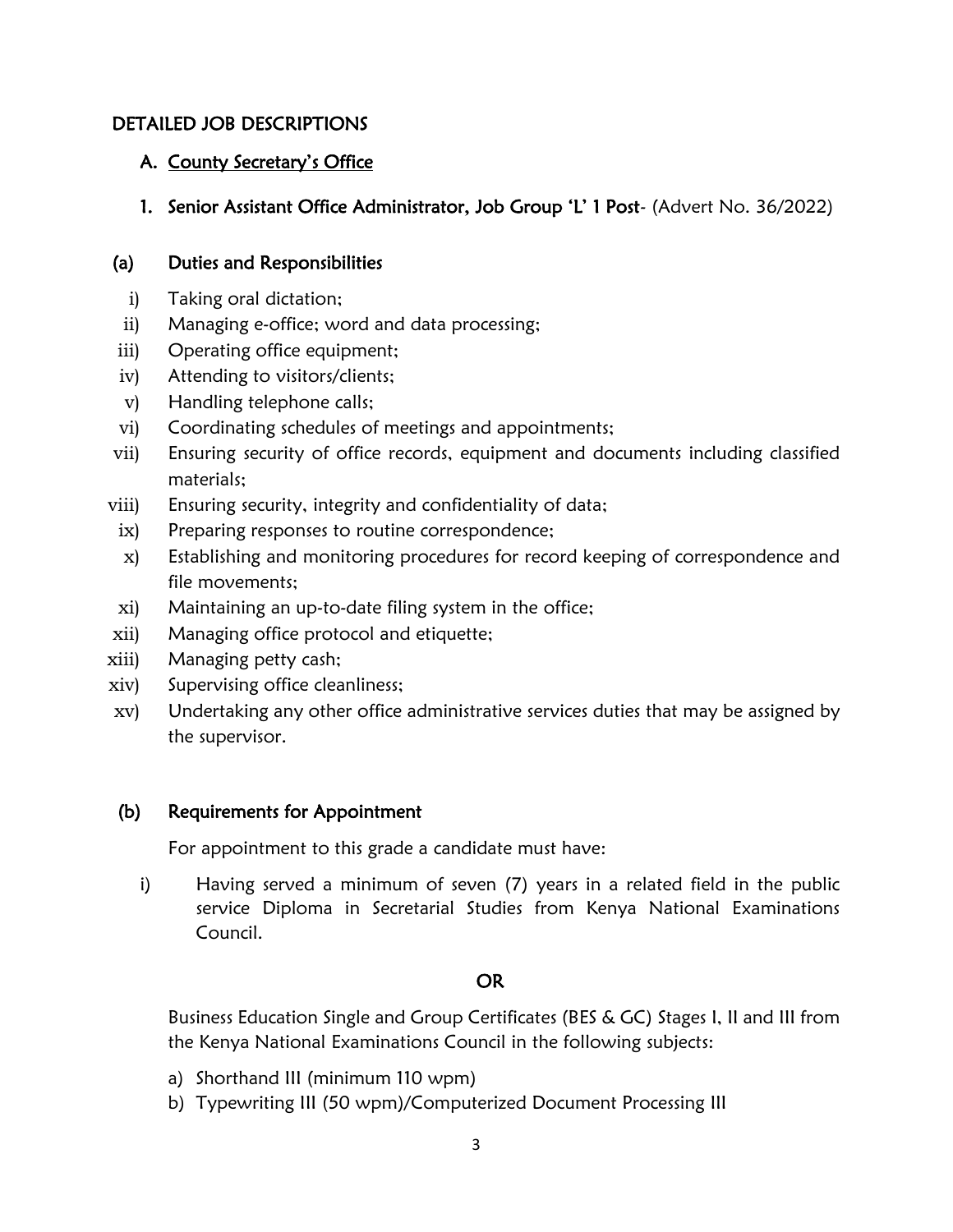- c) Business English III/ Communication II
- d) Commerce II
- e) Office Practice II
- f) Office Management III/Office Administration and Management III
- g) Secretarial Duties II

## OR

Bachelor's Degree in Secretarial Studies or in Social Sciences.

- ii) Certificate in Public Relations and Customer Care Course lasting not less than three (2) weeks from Kenya School of Government or any other recognized institution;
- iii) Shown merit and ability as reflected in work performance and results.

## 2. Human Resource Management Officer I, Job Group 'K'- 1 Post (Advert No. 37/2022)

#### (a) Duties and Responsibilities

- i) Verifying information relating to recruitment, appointments, transfers and human resource management information systems in the office of the County Secretary.
- ii) Implementing human resource decisions within existing rules, regulations and procedures.
- iii) Collecting and collating data for assessing training needs.
- iv) Preparing training projections for the office of the county secretary.
- v) Handling personnel matters in the office of the County Secretary.
- vi) Liaising with the Human Resource Directorate on County human resource matters.
- vii) Handling personnel complaints addressed to the office of the County Secretary.
- viii) Assisting in office administration.
- ix) Performing any other duty that may be assigned by the supervisor.

#### (b) Requirements for Appointment

For appointment to this grade a candidate must:

- i) Have served in the field of human resource management for a minimum period of three (3) years;
- ii) Bachelors' degree in any of the following fields- Human Resource Management, Human Resource Development, Human Resource Planning, Business Administration or Education from a recognized institution in Kenya.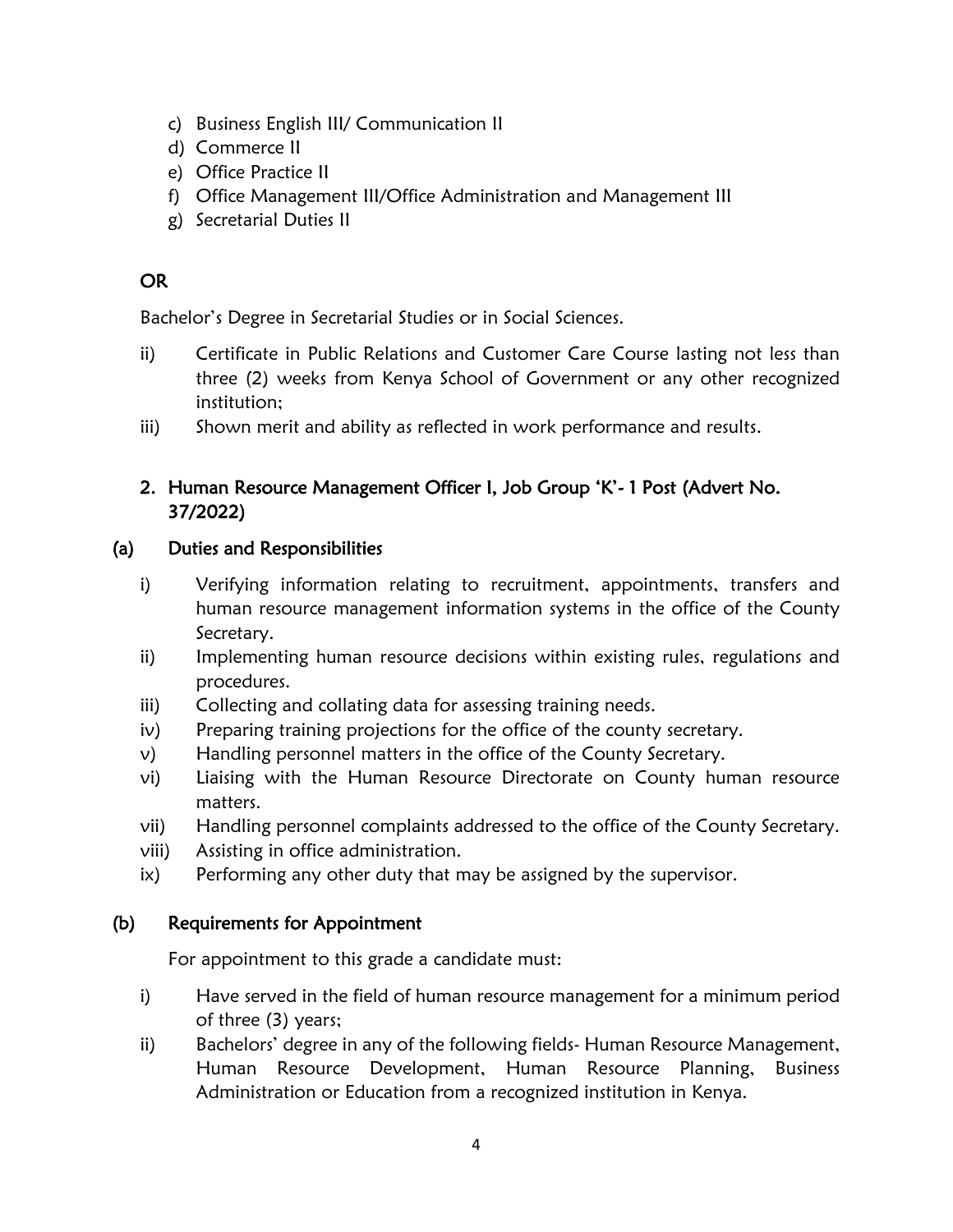- iii) Must be a registered member with the HR Professional body
- iv) Shown merit and ability as reflected in work performance and results

## 3. Office Administrative Assistant III Job Group 'G'-1 Post (Advert No. 38/2022)

#### (a) Duties and Responsibilities

- i) Taking oral dictation;
- ii) Word and data processing;
- iii) Operating office equipment;
- iv) Ensuring security of office equipment, documents and records;
- v) Attending to visitors/clients;
- vi) Handling telephone calls and appointments;
- vii) Undertaking any other office administrative services duties that may be assigned by the supervisor

#### (b) Requirements for Appointment

- i) Kenya Certificate of Secondary Education mean grade C- (minus) with at least C (plain) in English or Kiswahili Language or its equivalent qualification from a recognized institution.
- ii) Business Education Single and Group Certificates (BES & GC) from the Kenya National Examinations Council in the following subjects:
	- a) Typewriting II (minimum 40 w.p.m)/Computerized Document Processing II;
	- b) Business English I/ Communication I;
	- c) Office Practice I;
	- d) Commerce I;

#### OR

Craft Certificate in Secretarial Studies from the Kenya National Examinations Council; and

- iii) Computer proficiency and;
- iv) Shown merit and ability as reflected in work performance and results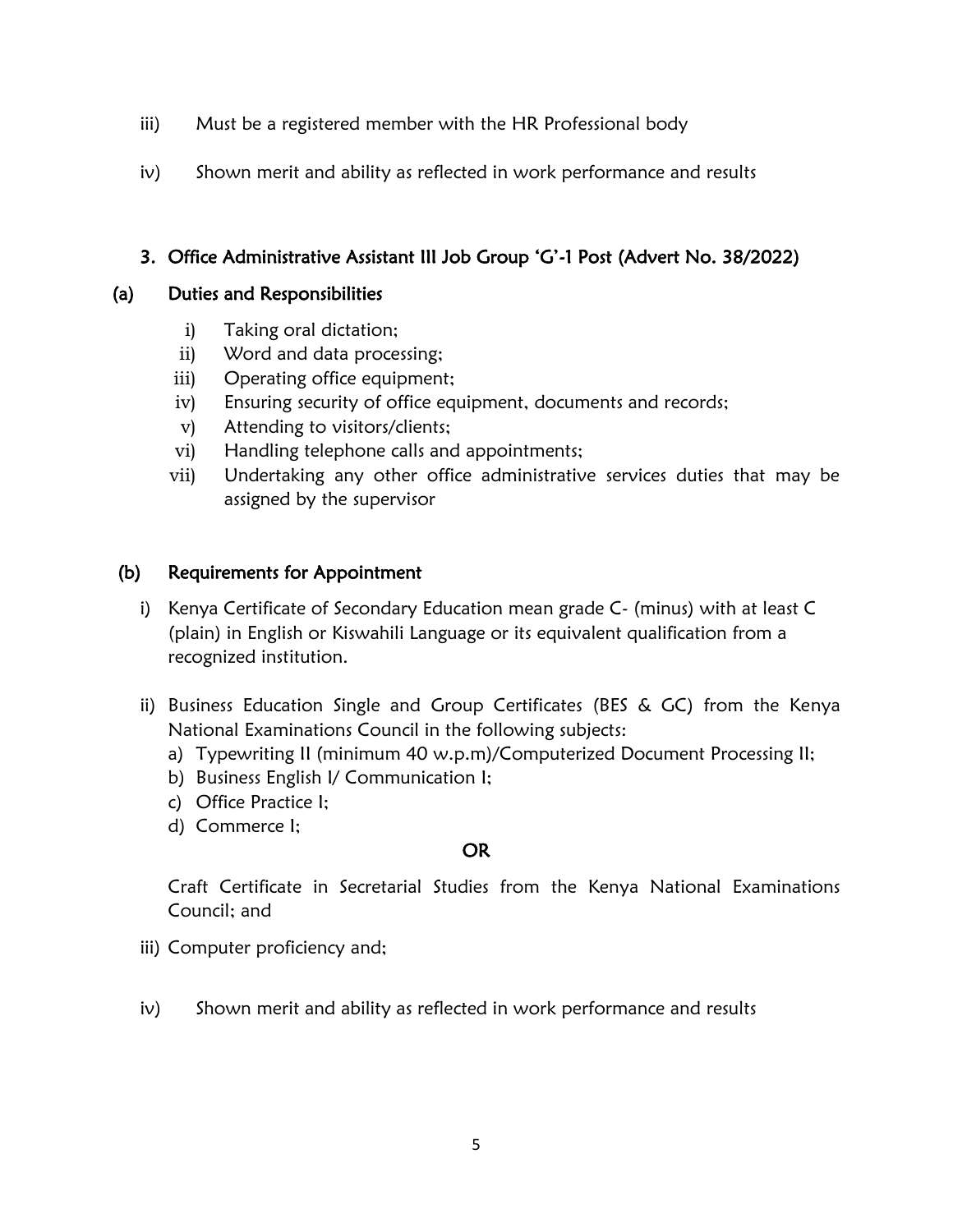#### B. FINANCE AND ECONOMIC PLANNING

#### 1. Deputy Director, Accounting Services, Job Group 'Q' - one (1) post- (Advert No. 39/2022)

Reporting to the Director, Accounting Services, the officer will be responsible of the following:

#### (a) Duties and Responsibilities

- i) Preparing management and statutory financial reports including monthly expenditure, bank reconciliations, cash flow statements, analysis of deposits etc.;
- ii) Maintaining of accurate accounting records.
- iii) Providing advisory services to the Accounting Officers and other stakeholders on all financial and accounting matters, especially planning, auditing and training
- iv) Ensuring proper Interpretation and implementation of financial regulations and procedures, treasury circulars, letters and instructions;
- v) Overseeing implementation of supplementary financial regulations and procedures to enhance internal controls established through normal Treasury regulations and procedures;
- vi) Maintaining inventory on all bank accounts in the County and their approved signatories including departments;
- vii) Authorizing payments and a signatory to County Bank accounts held with the Central Bank of Kenya and other bank accounts as may be authorized by the CEC Finance and Economic Planning;
- viii) Ensuring all statutory reports are prepared as per the required law;
- ix) Safe guarding County Assets and records and ensure Asset Registers are maintained by the departments.
- x) Supervising, training and development of accounts staff.
- xi) Setting targets for the accounts staff and evaluating achievements
- xii) Carrying out such other roles as may be assigned by the Chief Officer/ Director.
- xiii) Compiling reports on non-compliance by Accounting units with standards and other financial regulations for action by departmental head.
- xiv) Attending Parliamentary Accounts Committee hearings and maintaining and implementing status matrix reports on the Public Accounts Committee (PAC) recommendations for the County; and compiling Treasury Memorandum
- xv) Assisting the Director in overseeing the processing of funding and Controller of Budget request arrangements to departments in the County and ensuring compliance with Treasury regulations and procedures
- xvi) Performing any other duty that may be assigned by the supervisor.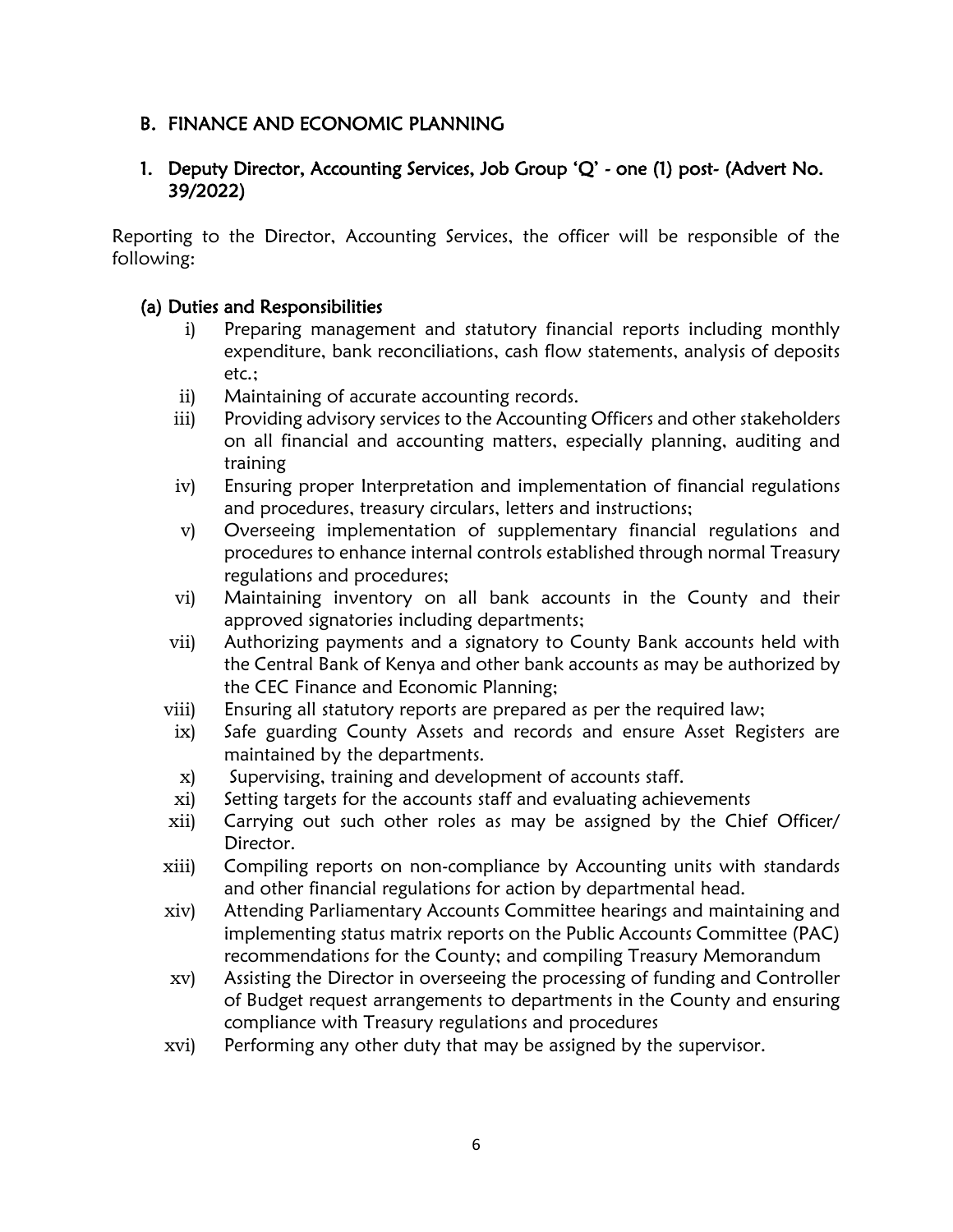#### (b) Requirements for appointment:

- i) Must have served in the field of accounts/finance in the public sector for a minimum period of twelve years;
- ii) Passed Part III of Certified Public Accountants (CPA) Examination;
- iii) Bachelor degree in any of the following disciplines: Accounting, Finance, Business, Commerce or its equivalent from a recognized University in Kenya;
- iv) Master's degree in any of the following: Commerce, Accounting, Business Administration, Finance, or their equivalent qualification from a recognized institution in Kenya;
- v) Registered with the Institute of Certified Public Accountants of Kenya (ICPAK);
- vi) Certificate in Strategic Leadership Development Course lasting not less than four (4) weeks will be an added advantage.
- vii) Minimum experience of five (5) years working with Government accounting system (IFMIS)
- viii) Shown merit and ability as reflected in work performance and results.

#### 2. Assistant Director, Accounting Services, Job Group 'P' – 2 Posts (Advert No. 40/2022)

#### (a) Duties and Responsibilities

Assistant Directors will be responsible to the Deputy Director for the

following functions allocated to him/her:

#### PAYMENTS UNIT

- i) Overseeing and directing the activities of documents and payment vouchers, the examination section, financial and non-financial reporting unit, IFMIS payment unit, asset management and treasury registry unit.
- ii) Supervising maintenance and regular updating of the Cashbooks and Bank Reconciliation.
- iii) Supervising and ensuring regular reconciliation of PAYE Ledgers and timely filling of the returns.
- iv) Supervising IFMIS auto reconciliation.
- v) Handling general correspondences on payments within the directorate.
- vi) Overseeing and implementing fund arrangements/requests to departments in the County and ensuring compliance with Treasury and Controller of Budget regulations, requirements and procedures
- vii) Overseeing the analyzing of payment requests as per the guidelines
- viii) Managing standing and temporary imprests within the County.
- ix) Authorizing payments and signing of cheques subject to set limits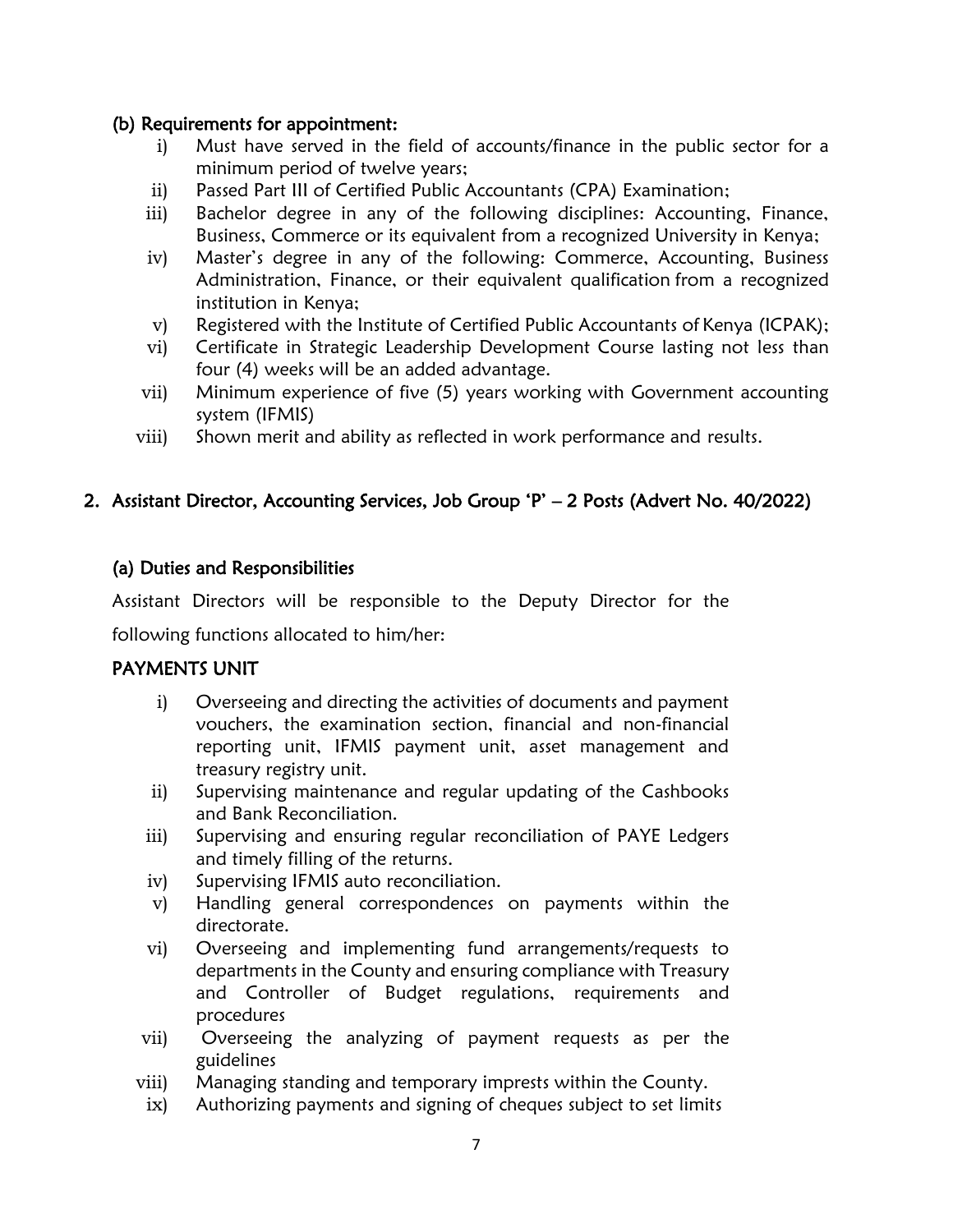- x) Ensuring acknowledgements of payments from the Statutory bodies
- xi) Supervising issues of Withholding VAT for Supplier
- xii) Handling of Salaries issues and ensuring all Banks receive the relevant documents to fast-track payments on the same.
- xiii) Liaising with the banks on suppliers' payments and providing documents required.
- xiv) Performing any other duty that may be assigned by the supervisor

#### FINANCIAL REPORTING UNIT

- i) Ensuring timely preparation of annual and quarterly financial reports.
- ii) Ensuring the Fixed Asset Register is regularly updated.
- iii) Responsible for the follow up on the Senate and County Assembly Public Accounts and Investment Committee recommendations
- iv) Following up on Internal Auditor and Auditor General Recommendations.
- v) Assisting in the development of supplementary financial regulations and procedures to enhance internal controls established through normal Treasury regulations.
- vi) Maintaining a check-list of returns and reports received from departments to ensure compliance with law and Treasury circulars.
- vii) Providing advisory services to the accounting officers and other stake holders on all financial and accounting matters in the county.
- viii) Monitoring implementation of accounting standards and systems for compliance; including integrated financial management information system (IFMIS) operations
	- ix) Ensuring the accuracy of data in the IFMIS system.
	- x) Preparing Annual and Quarterly Reports as required by the Controller of Budget
	- xi) Responding to issues arising from the Financial Reports as requested by the County Assembly Finance Committee and the County Executive Audit Committee.

#### (b) Requirements for appointment

- i) Must have served in the grade of Principal Accountant, Job Group 'N' for a minimum period of three (3) years.
- ii) Passed Part III of Certified Public Accountants (CPA) Examination
- iii) Bachelor degree in any of the following disciplines: Accounting, Finance, Business, Commerce or its equivalent from a recognized University in Kenya.
- iv) Master's degree in any of the following fields: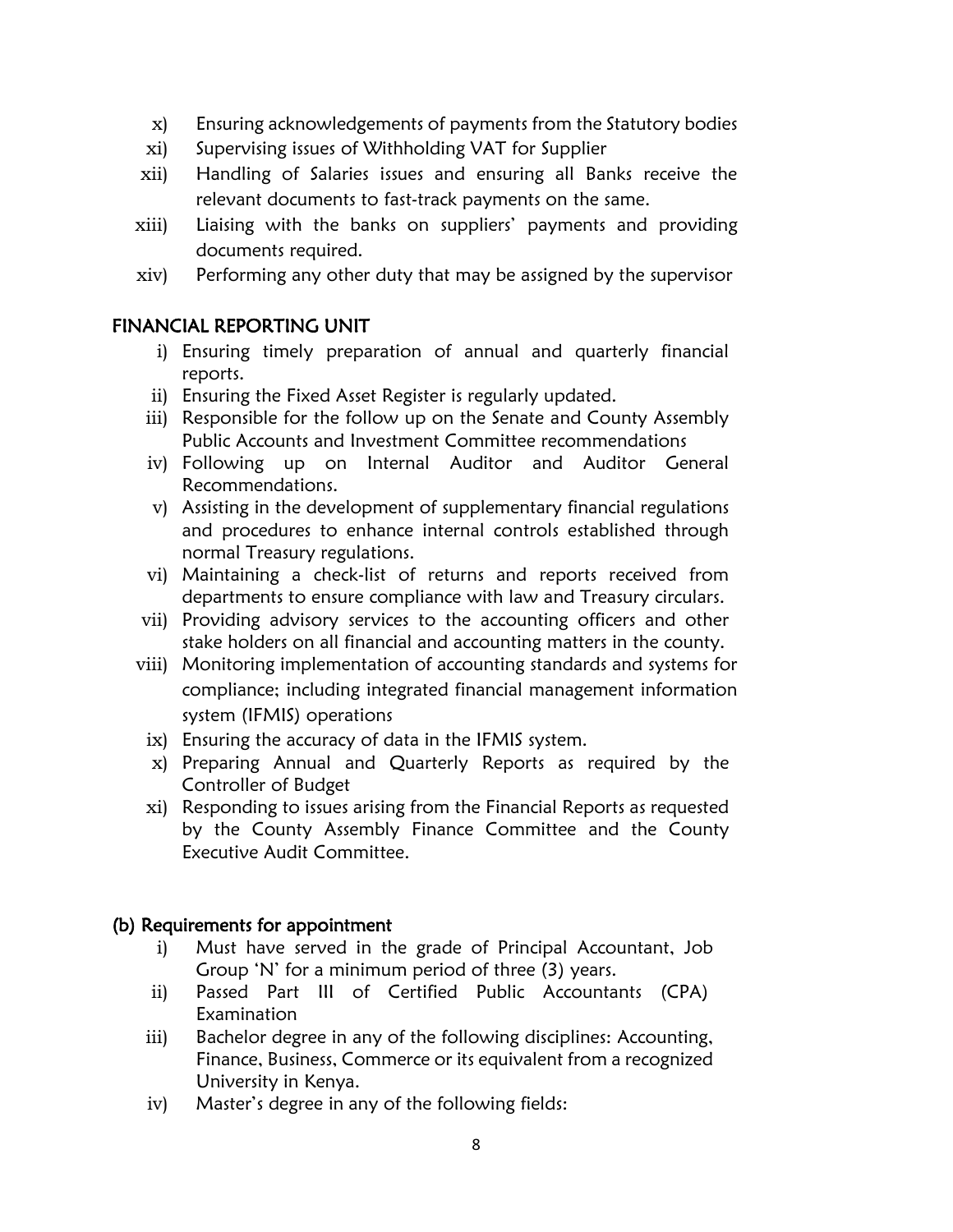Commerce, Accounting, Business Administration, Finance, or their equivalent qualification from a recognized institution will be an added advantage

- v) Registered with the Institute of Certified Public Accountants of Kenya (ICPAK)
- vi) A certificate in Senior Management Course lasting not less than four (4) weeks from a recognized institution will be an added advantage
- vii) Shown merit and ability as reflected in work performance and results
- viii) Minimum experience of five (5) years working with Government accounting system (IFMIS)

# 3. Senior Accountant, Job Group 'L' – 1 Post (Advert No. 41/2022)

# (a) Duties and Responsibilities

- i) Authorizing payments subject to limit set.
- ii) Certifying and verifying returns, documents, vouchers
- iii) Responsible for Government assets, records and custody of Accountable Documents under his/her sections(s).
- iv) Maintaining Asset register.
- v) Reconciling Bank Accounts, Statutory Deductions, Pension and Health Facilities fund.
- vi) Reconciling PAYE and filling of monthly Returns
- vii) Invoicing and validation of payments in IFMIS
- viii) Auto reconciliation in IFMIS
- ix) Analyzing payments requests as per the Controller of Budget guidelines
- x) Updating and maintenance of cashbooks
- xi) Maintaining of withholding VAT Returns.
- xii) Assisting in the preparation of financial reports
- xiii) Performing any other duty that may be assigned by the supervisor.

# (b) Requirements for Appointment

For appointment to this grade, an officer must have:-

- i) Served in the grade of Accountant I, Job Group 'K' for a minimum period of three (3) years; and
- ii) Passed Part III of the Certified Public Accountants (CPA) Examination or a Bachelor's Degree in Commerce (Accounting or Finance option), Business Administration (Accounting Option) from a recognized institution;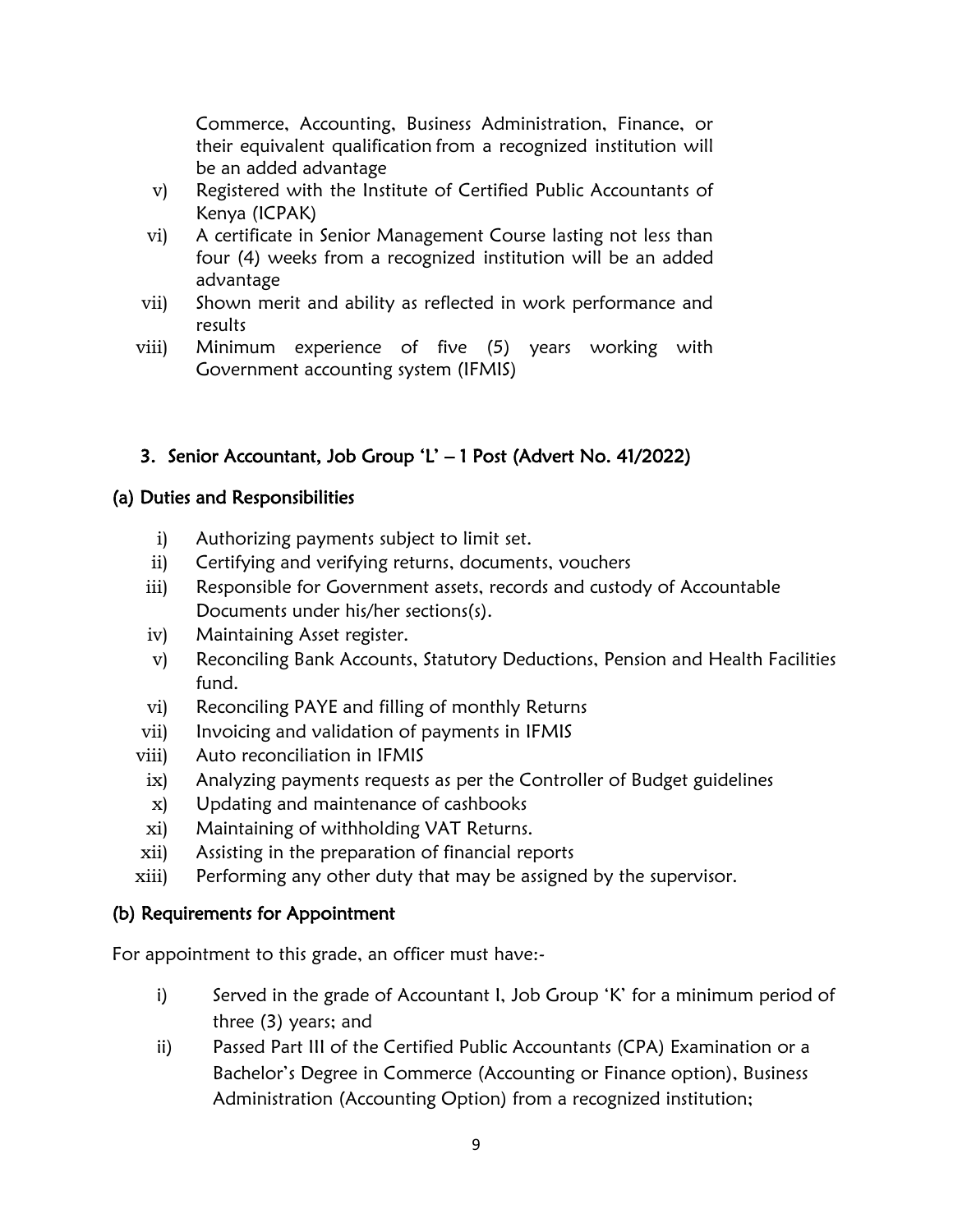- iii) Computer proficiency;
- iv) Minimum experience of three (3) years working with Government accounting system (IFMIS);
- v) Shown merit and ability as reflected in work performance and results.

# 4. Accountant I, Job Group 'K' – 1 Post (Advert No. 42/2022)

#### (a) Duties and Responsibilities

- i) Verifying vouchers and committal documents in accordance with laid down rules and regulations,
- ii) Data capture, maintenance of primary records such as cashbooks, ledgers, vote books, registers,
- iii) Preparing simple management reports e.g. imprest and expenditure returns etc,
- iv) Maintaining safe custody of Government records and assets under him/her,
- v) Analyzing the line accounts
- vi) May be deployed as a cashier where duties will entail receiving duly processed payments and receipt vouchers and posting payments and receipt vouchers in the cash books;
- vii) Balancing and ruling of the cash books on daily basis,
- viii) Arranging for withdrawal of cash for office use and ensuring safety of the same at all times,
- ix) Extracting and providing cash liquidity analysis
- x) Ensuring security of cheques and cheque books where applicable; preparation of expenditure and Authority to Incur Expenditure (AIE) funding returns on quarterly basis at County Treasury level,
- xi) Preparing monthly PAYE Returns and Reconciliation
- xii) Assisting in the preparation of financial reports
- xiii) Performing any other duty that may be assigned by the supervisor.

#### (b) Requirements for Appointment

- i) Must have served as Accountant II, Job Group 'J' for a minimum period of three (3) years;
- ii) Passed Part II of the Certified Public Accountants (CPA) Examination or a Bachelor's degree in Commerce (Accounting or Finance option), Business Administration (Accounting option) from a recognized institution;
- iii) Minimum experience of three (3) years working with Government accounting system (IFMIS);
- iv) Computer proficiency; and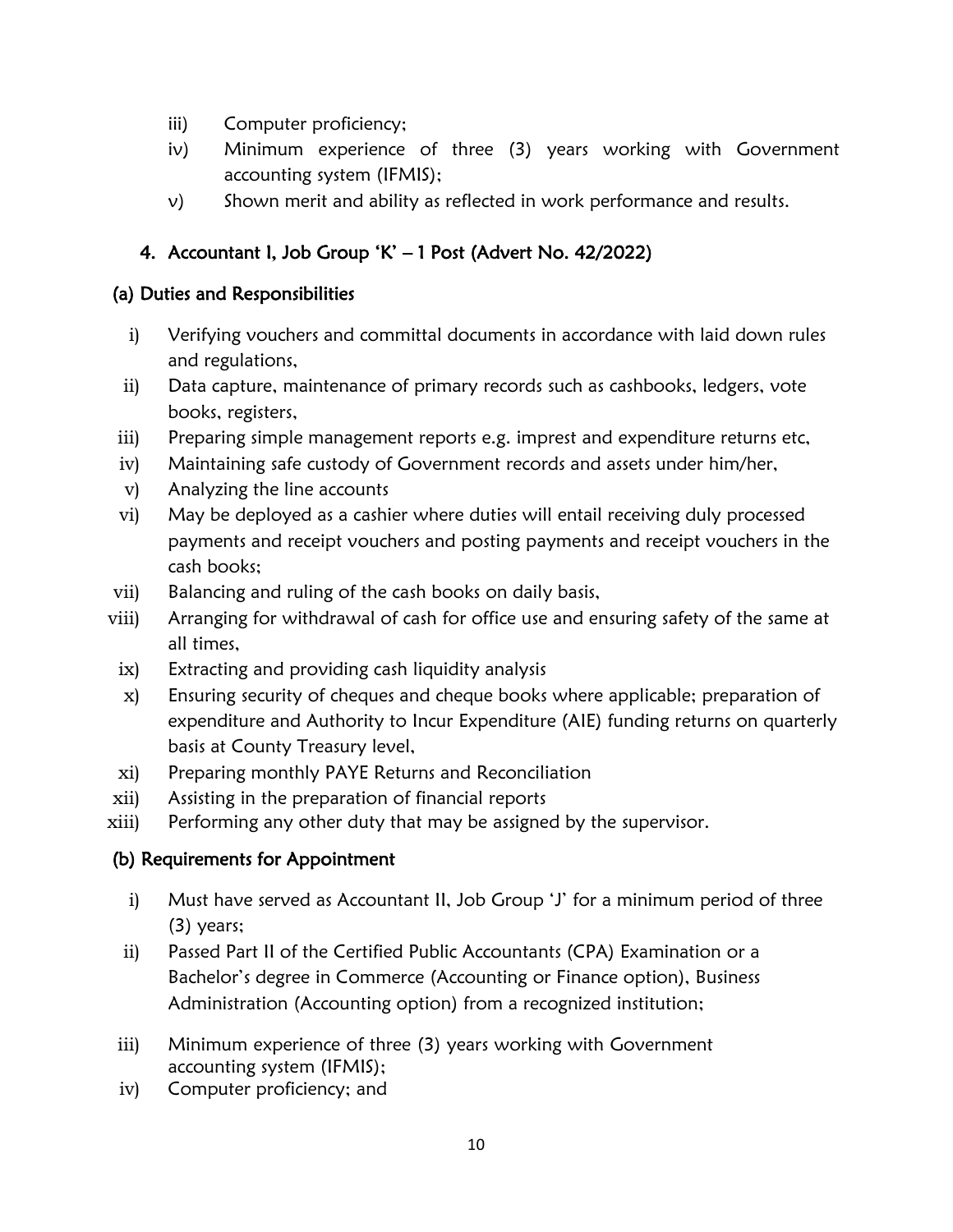v) Shown merit and ability as reflected in work performance and results.

# 5. Accountant II Job Group 'J' - 4 Posts (Advert No. 43/2022)

#### a) Duties and Responsibilities

- i) Preparing and verifying vouchers in accordance with the laid down rules and regulations involving primary data entry.
- ii) Routine accounting work such as balancing of cashbooks, imprest ledgers.
- iii) Responsible for safe custody of records and assets under him/her.
- iv) Bank Reconciliation.
- v) Maintaining of Departmental Vote book
- vi) Maintaining Receipts Ledgers in IFMIS.
- vii) Updating of the retention Cashbook and bank Reconciliation.
- viii) Updating of the assets register.
- ix) Carrying out invoicing and validation in IFMIS
- x) Maintaining Income and Expenditure of Donor Funded Special Purposes Account.
- xi) Performing any other duty that may be assigned by the supervisor

# b) Requirements for Appointment

- i) Minimum experience of two (2) years in accounting in the public sector
- ii) Experience with the Government accounting system (IFMIS)
- iii) A pass in part II of the Certified Public Accountants (CPA) Examination or Bachelor's degree in Commerce (Accounting or Finance option), Business Administration (Accounting option) from a recognized institution

# 6. Economist II / Statistician II Job Group 'K'- 2 Posts (Advert No. 44/2022)

# a) Duties and Responsibilities

- i) Formulating economic and statistical policies i.e. Economic Policy formulation, analysis and reporting including the consolidation of the County Integrated Development Plans, Annual Development plans and other planning documents;
- ii) Formulating development strategies;
- iii) Identifying, preparing and evaluating development projects and programmes and monitoring of their implementation;